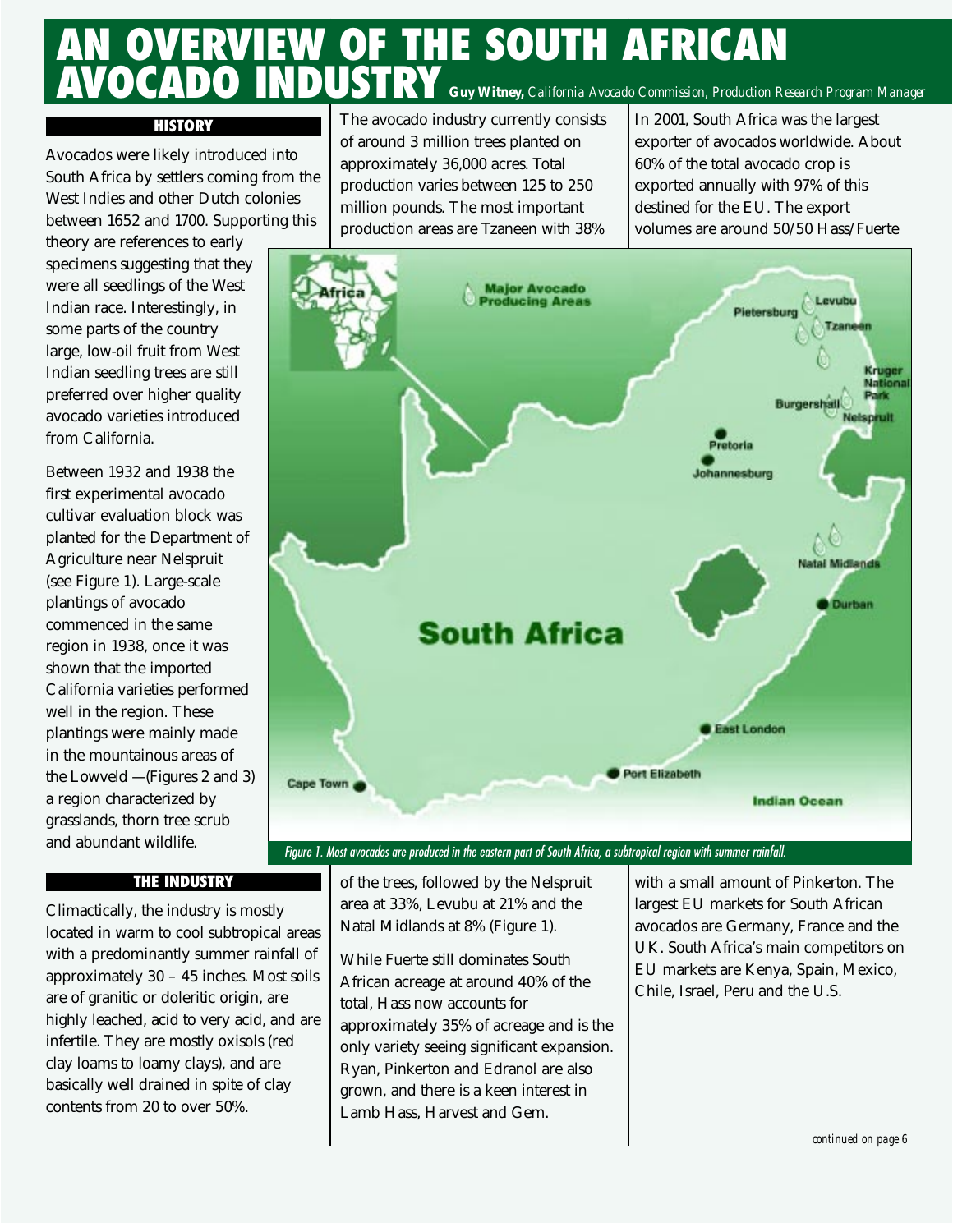*"In spite of enormous transit distances, South Africa regards the U.S. domestic market as an important future destination for their fruit. This is because they could deliver Hass fruit to the U.S. domestic market from June through September, the period we currently have to ourselves."*

### **SOUTH AFRICAN AVOCADO INDUSTRY** *continued from page 5*

The South African avocado industry is under the leadership of the South African Avocado Growers Association (SAAGA) which is funded by voluntary levies from all members. Its mission is to improve the economic viability of the production, packaging and marketing of avocados.

SAAGA encourages coordinated fruit exports, funds limited field and postharvest research, and organizes grower meetings. Two field representatives and one technical officer serve as the "extension team" working with the approximately 500 individual growers. Under SAAGA's leadership, the industry is very tight-knit, with most growers participating in monthly "study group" meetings held in each region. These meetings generally include a field tour and barbecue, and serve as both



*Figure 2. Early avocado plantings were mainly made in the mountainous areas of the*

educational and social functions. Growers are quick to embrace new technologies and are progressive by world standards. SAAGA produces an annual yearbook containing the results of their research, a monthly newsletter called AvoInfo, and they also run a web site at: http://www.avocado.co.za/

Avocado consumption in South Africa has been increasing due to efforts by SAAGA to develop the domestic market. Their marketing tools emulate those used by CAC and include radio campaigns, celebrity chef recipe features, recipe competitions and print advertisements. Current domestic consumption is between 2.5 and 3.0 lbs. per capita, with a long-range target of 5 lbs.

#### **PLANTING AND ORCHARD SYSTEMS**

There are six registered avocado nurseries in South Africa producing certified disease free trees. Most new trees are on clonal rootstocks with Duke 7 the predominant choice. The Merensky series of clonal rootstocks developed by Merensky Technological Services, Tzaneen, is showing promise in local trials and the first trees will be available to South African growers in 2003.

Most orchards are now trained to hedgerows with trees spaced

> approximately 12—15 feet in the row. Rows are spaced 18—20 feet apart. A combination of mechanical hedgerow cutting and plant growth regulators (triazoles) are used to control vegetative growth (Figure 4).

While in many growing areas summer rainfall is abundant, winters are very dry and irrigation is required to maintain production and optimal tree condition. Systems generally are similar to those in California with Israeli designed mini-sprinkler systems dominating the industry. Leaf and soil analysis are performed routinely and tree nutrition is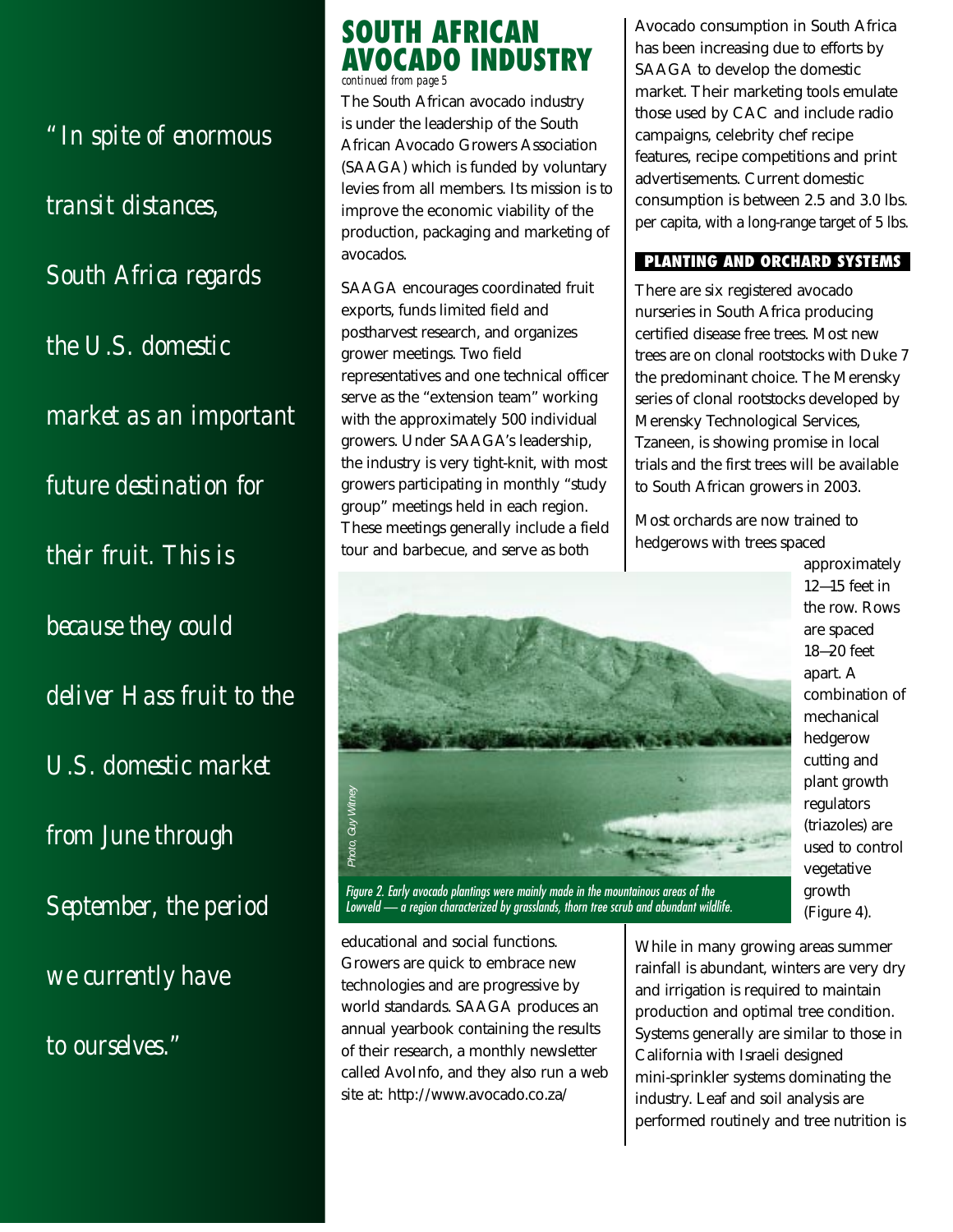

*Figure 4. A mature Hass orchard with trees spaced approximately 15 feet apart in the row, with rows 20 feet apart. A combination of mechanical hedgerow cutting and plant growth regulators (triazoles) are used to control vegetative growth. Velvet beans are planted in the row middles to provide organic matter, a refuge for beneficial insects and improve the soil.*

based on norms that have been adapted from those established in California. Nitrogen is the key element manipulated to balance vegetative growth and fruiting. Growing conditions and soils are diverse, so specific nutrition recommendations are made for each grower based on leaf analysis. Because of their highly acidic soil profiles (pH  $4 - 4.5$ ), deep lime incorporation into new orchard soils with heavy equipment is a common practice.

Since the South African avocado industry is export oriented, fruit quality is of paramount importance. Growers recognize that good shipping quality is generally associated with adequate calcium nutrition and suitable ratios between calcium, magnesium and potassium. In spite of boron sprays during flowering and fruit set, growers continue to battle boron deficiency in orchards because of low soil levels and poor root uptake.

#### **PESTS AND DISEASES**

The entire South African avocado crop is produced in areas with rainy and humid summer weather, resulting in several fruit fungal problems. The most serious of these is Cercospora spot which largely affects the Fuerte crop and has traditionally been treated with copper.

Anthracnose can also be a serious problem in wet areas on all varieties. Recently, Colletotrichum spot has been a problem on Pinkerton fruit.

Phytophthora root rot decimated the industry in the 1960's and 70's. Much of the early work on

phosphorus acid for Phytophthora control was conducted in South Africa and today treatments with commercial phosphite products are routine. While many growers still use injection techniques to apply the product, there is a move toward foliar sprays to mitigate tree damage. For a detailed description of the techniques currently used for Phytophthora control in South Africa, see the inset on root rot in the previous issue of AvoResearch (Vol. 2, Issue 1).

At least four species of sucking bugs (*Hemiptera* spp.) can cause serious damage to the avocado crop if not treated. Currently these insects are controlled with broad spectrum pyrethroid insecticides resulting in few options for integrated pest management. Local research is underway to test insecticides that are more target specific. Several worm species and false coddling moth can both be serious pests if allowed to build up in orchards. Fruit flies are monitored and controlled with insecticide baiting.

#### **INTERNATIONAL FOOD SAFETY REQUIREMENTS**

With an emphasis on export markets, the South African industry is moving rapidly to adopt several food safety requirements of the international community. The European Union, and particularly the United Kingdom have become particularly sensitive to food safety issues. SAAGA is currently working with a consultant to deliver a EUREP-GAP (Euro Retailer Produce Working Group — Good Agricultural Practices) document for growers to achieve compliance within the EU.

*continued on page 8*



*Figure 5. Merensky Technological Services researchers (left to right) Riaan Duvenhage, Stefan Köhne, and Sylvie Kreme-Köhne standing in a Phytophthora rootstock development plot with SAAGA Technical Manager, Derek Donkin.*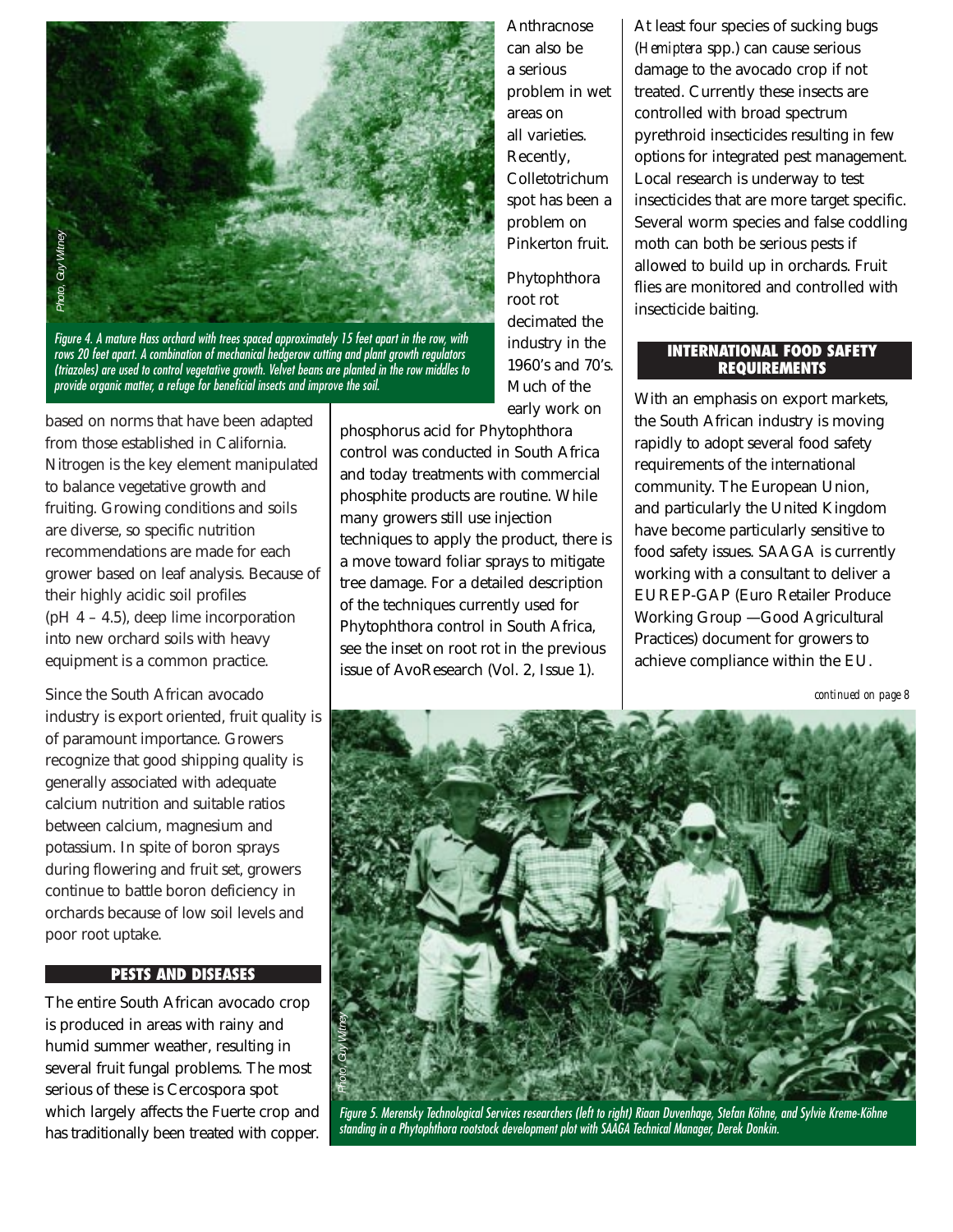## **AFRICAN AVOCADO INDUSTRY**

*continued from page 7*

This will be followed by similar documents for the packing industry which will include a GMP (Good Manufacturing Practices) manual and a HACCP (Hazard Analysis Critical Control Point) manual. Both of these manuals will allow for rapid identification and rectification of food safety and quality problems in the handling chain. *(Note: CAC recently received a \$150,000 grant from the CDFA Buy California Initiative to produce similar documentation.)*

If this is not enough, some of the EU's retail giants are doing third-party audits of local groves, picking operations, and packing facilities and have raised the bar of food safety standards above international norms.

#### **RESEARCH**

Research projects on avocados are mainly conducted by three entities. Two of these are public institutions, the University of Natal, Pietermaritzburg, and the Agricultural Research Council's Institute for Tropical and Subtropical Crops, Nelspruit. The private Merensky Technological Services near Tzaneen receives very limited public funding, but is a very prolific avocado research institution (Figure 5). The new Merensky series of rootstocks originate from the latter organization.

Research projects currently underway in South Africa include cultivar breeding and evaluation, tree nutrition and physiology, manipulation of growth and fruiting, pest and disease management, and postharvest physiology. Research

results are presented annually in summer (February) at the SAAGA Research Symposium. For a copy of their latest research abstracts, visit the SAAGA web site at: http://www.avocado.co.za/

#### **THE FUTURE: STRATEGIC POSITIONING FOR THE U.S. MARKET**

In spite of enormous transit distances, South Africa regards the U.S. domestic market as an important future destination for their fruit. This is because they believe they could deliver Hass fruit to the U.S. domestic market from June through September, the period we currently have to ourselves. Also, their production costs are low (skilled farm labor is paid around \$0.50 to \$1.10 per hour resulting in harvest costs of 0.5 to 1 cent per pound of fruit), and foreign exchange rates from an undervalued currency drive exports.



*Figure 3. Mature Hass orchards in the Tzaneen area of Southern Africa. Yields are typically between 10,000 and 20,000 lbs. per acre with fruit maturing in June through September.*